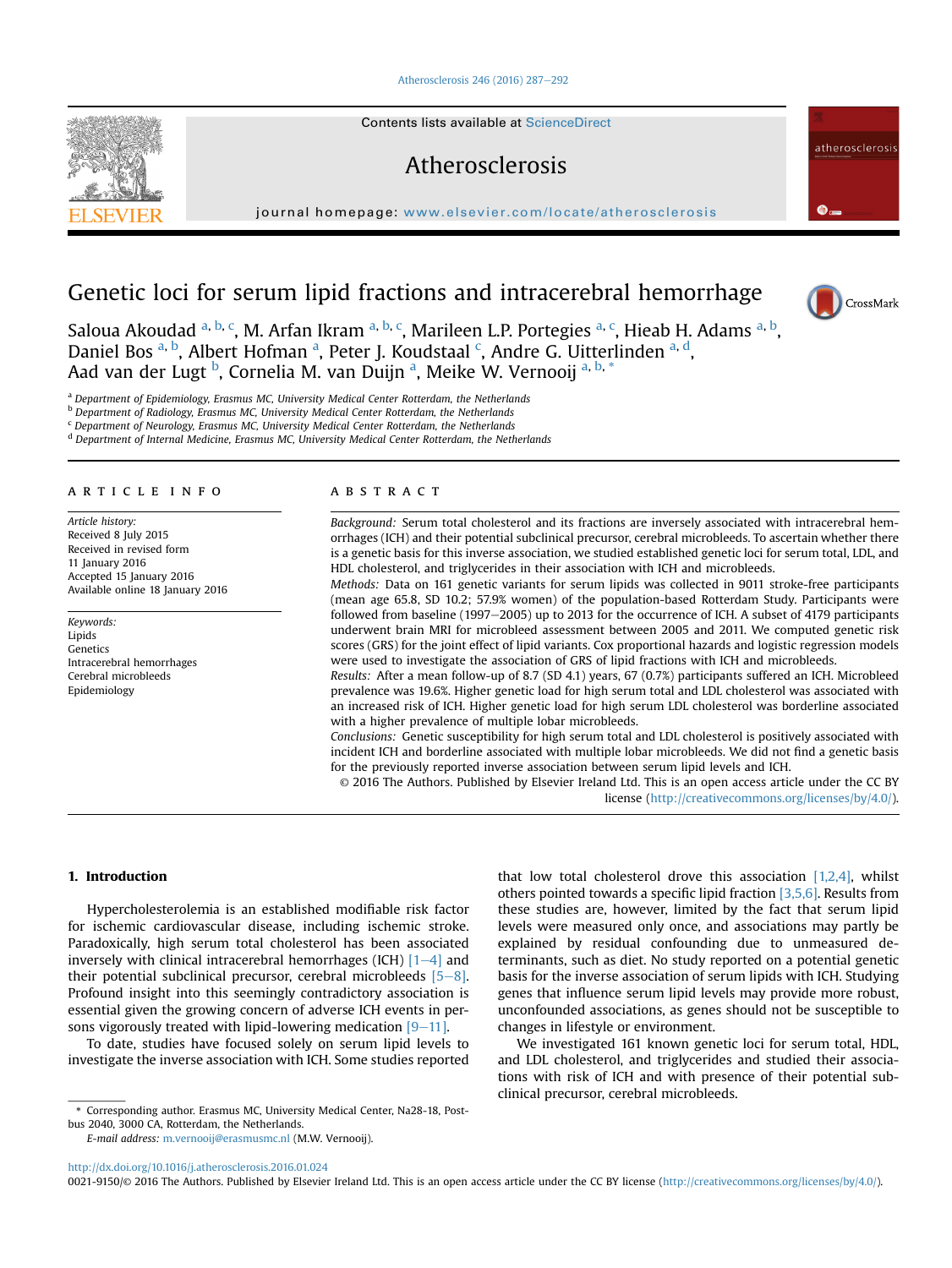# <span id="page-1-0"></span>2. Methods

#### 2.1. Study population

This study was conducted within the Rotterdam Study, a prospective population-based cohort study aimed at investigating determinants and consequences of chronic diseases in an aging population [\[12\]](#page-5-0). In 1990, 7983 persons (78% of invitees) were included in the initial study wave (RS-I). In 1999, the cohort was expanded by 3011 participants (67% of invitees) (RS-II). The cohort expanded a second time in 2006 with 3932 participants (65% of invitees) (RS-III). The total of 14,926 participants enrolled, were invited to undergo home interviews and various physical and laboratory examination at the research center every 4 years. Genotyping was done in 1997 (RS-I), 1999 (RS-II), and 2006 (RS-III). Of the 14,926 participants, 9011 were genotyped and stroke-free at baseline (Fig. 1). From 2005 onwards, brain MRI, including microbleeds assessment, was performed in those without MRI contraindications (pacemakers, claustrophobia) [\[13,14\].](#page-5-0) Of the 9011 stroke-free participants who were included at baseline, 4179 underwent brain MRI scanning between 2005 and 2011.

# 2.2. Genotyping

Participants were genotyped using Illumina HumanHap 550 Duo BeadChip or the Illumina Infinium II HumanHap 610 Quad Arrays. Genotyping was done at the Human Genotyping Facility Genetic Laboratory department of Internal Medicine, Erasmus MC, Rotterdam, the Netherlands [\[14\].](#page-5-0) Variant-specific quality controls included filters for call rate (>98%), minor allele frequency (>0.1%), Hardy-Weinberg equilibrium (p-values>10-6), and differential missingness by outcome or genotype (mishap test in PLINK, [http://](http://pngu.mgh.harvard.edu/purcell/plink/) [pngu.mgh.harvard.edu/purcell/plink/](http://pngu.mgh.harvard.edu/purcell/plink/)). Markov Chain Haplotyping (MaCH) package ([http://www.sph.umich.edu/csg/abecasis/MACH,](http://www.sph.umich.edu/csg/abecasis/MACH) version 1.0.15 or 1.0.16 software) was used for imputation to the 1000 Genomes Phase I Version 3 reference panel (all populations). For each imputed variant, quality of imputation was estimated as the ratio of the empirically observed dosage variance to the expected binomial dosage variance. For this study, we extracted data on 161 variants, 73 which have been related to serum concentrations of total cholesterol, 56 to LDL, 71 to HDL, and 39 to tri-glycerides (Supplementary Table 1) [\[15\]](#page-5-0). Imputation quality ( $\mathsf{R}^2$ ) for the serum lipid variants was  $>0.60$  (mean  $= 0.96$ ).

# 2.3. Assessment of stroke

Stroke was defined as a syndrome of rapidly developing clinical signs of focal or global disturbance of cerebral function, with symptoms lasting 24 h or leading to death, with no apparent cause other than of vascular origin  $[16]$ . A history of stroke was assessed in all participants upon study entry using home interviews and was confirmed by reviewing medical records. Participants were subsequently followed for stroke occurrence through automated linkage of general practitioners' medical records with the study database. Medical records from nursing homes and from general practitioners of participants who moved out of the study area were checked on a regular basis. Research physicians reviewed all potential strokes using hospital discharge letters and information from general practitioners. An experienced vascular neurologist verified the stroke diagnoses [\[17\].](#page-5-0) Computed tomography reports



Blue boxes: population at risk of intracerebral hemorrhages (ICH) (baseline). Red boxes: subgroup of the population at risk of ICH that underwent MRI for the first time. Note that in some cases serum lipid levels were assessed at visits preceding MRI.

 $N$  = total population for ICH analyses;  $n$  = total population for cerebral microbleed analyses.

Fig. 1. Schematic overview of the study population.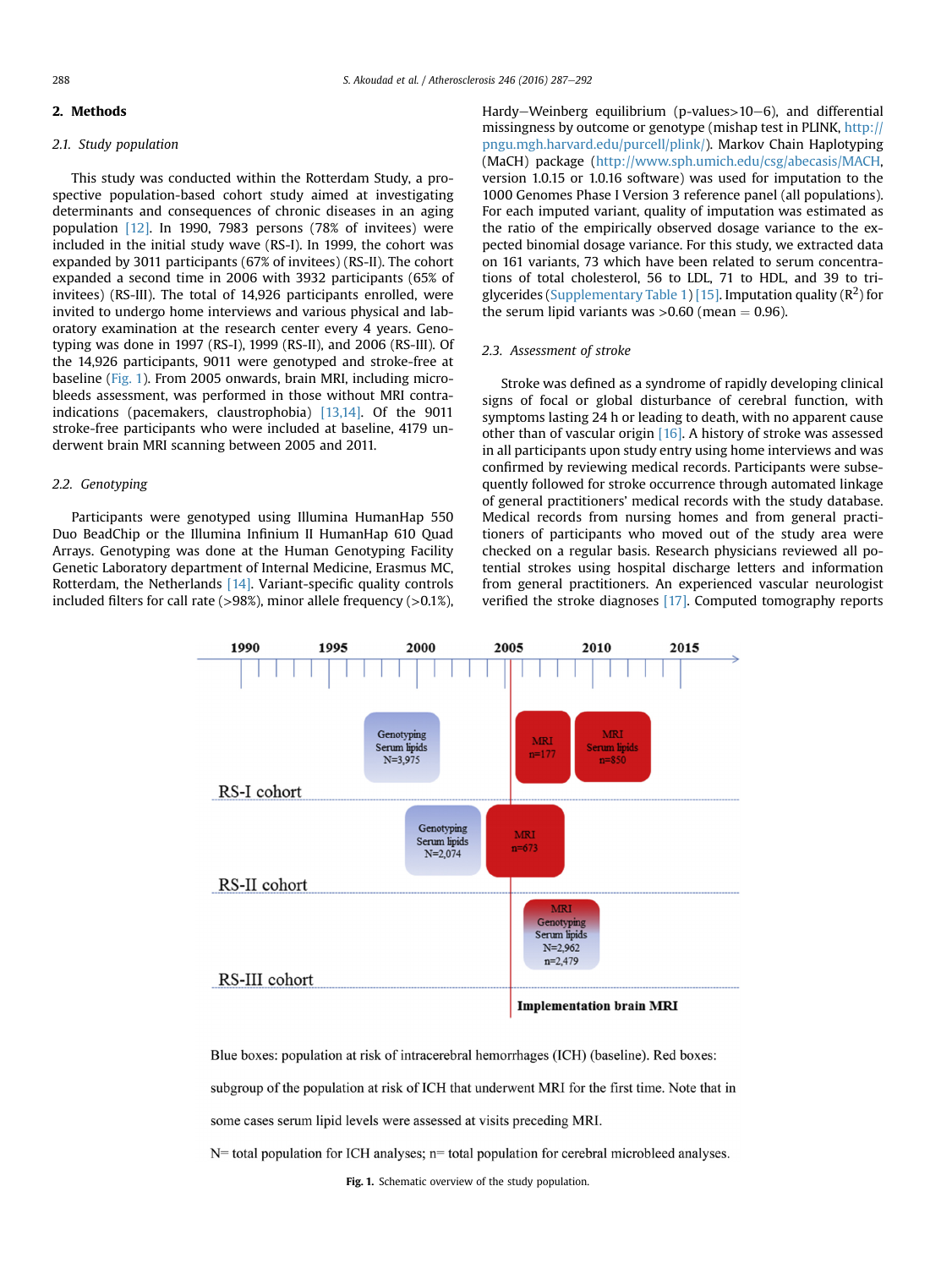were used to distinguish intracerebral hemorrhages from ischemic strokes. Strokes were classified as unspecified if neuroimaging was absent. Follow-up was complete until January 1st 2013 accounting for 77,991 (98.2% of potential) person-years. In total, 7.5% of the person-years follow-up was collected via records of nursing homes and records of general practitioners of patients who moved out of the study area.

## 2.4. Brain MRI and microbleed assessment

A multi-sequence MRI protocol was used on a 1.5-Tesla MRI scanner (GE Healthcare, Milwaukee, WI) [\[13\]](#page-5-0). Cortical infarcts were defined as focal lesions affecting the cortical gray matter on FLAIR, T1-weighted, and T2-weighted sequences. Microbleeds were detected using a custom-made accelerated 3-dimensional T2\* weighted gradient-recalled echo sequence (repetition time = 45 ms, echo time = 31, matrix size =  $320 \times 244$ , flip angle = 13, field-of-view =  $25 \times 17.5$  cm<sup>2</sup>, parallel imaging acceleration factor  $= 2$ , 3D acquisition with 96 slices encoded with a slice thickness of 1.6 mm zero padded to 192 slices of 0.8 mm, acquisition time 5 min 55 sec) [\[18\]](#page-5-0). Microbleeds were defined as small, round areas of signal loss on T2\*-weighted images and their presence, number, and location were rated by trained researchphysicians [\[18\].](#page-5-0)

# 2.5. Covariates

Serum total cholesterol, HDL cholesterol, and triglyceride levels were determined using an automated enzymatic procedure (Hitachi analyzer, Roche Diagnostics, Washington DC). LDL cholesterol was calculated using the Friedwald formula (LDL cholesterol  $=$  total cholesterol  $-$  HDL cholesterol  $-$  triglycerides/2.17), in those with triglyceride levels  $\leq$ 4.51 mmol/L [\[19\].](#page-5-0) If serum lipids levels were not assessed at time of MRI, serum lipid levels of a preceding visit were used ([Fig. 1\)](#page-1-0). Records on lipid-lowering medication use (ATCcode C10), blood-pressure lowering medication (ATC-code C02-03, c07-09), and antithrombotic medication (ATC-code B01AA, B01AB, B01AC, B01AX) were retrieved from local pharmacies serving the study area. Blood pressures measurements were averaged over 2 readings measured within a single center visit using a random-zero sphygmomanometer. Smoking habits were defined as ever versus never smoking. Diabetes mellitus was defined as having fasting glucose levels of  $\geq$ 7.0 mmol/L or the use of glucose-lowering medication. Body-mass-index was calculated as weight (in kilograms) divided by height (in meters) squared.

## 2.6. Statistical analysis

We computed weighted genetic risk scores (GRS) for total, LDL, and HDL cholesterol, and triglycerides by summing the number of serum lipid fraction effect alleles and weighting them by the reported effect estimate of each lipid variant (73 variants for total cholesterol, 56 variants for LDL cholesterol, 71 variants for HDL cholesterol, and 39 variants for triglycerides using results from the GWAS on serum lipids) [\[15\]](#page-5-0). Note that most variants were pleiotropic and thus there was overlap across the risk scores.

Cox proportional hazards models were used to compute the estimated hazard ratios (HR) and 95% confidence intervals (CI) for the association of serum lipid fractions and GRS of lipid fractions with incident ICH. Logistic regression models were used to estimate odds ratios (OR) and 95% CI for the association of serum lipid fractions and GRS of lipid fractions with presence of cerebral microbleeds on MRI. Microbleeds were categorized by their location and count (single and multiple strictly lobar and deep or mixed microbleeds versus no microbleeds) [\[18\]](#page-5-0). We fitted 3 models for the main analyses, adjusting for age and sex in the first model, additionally for serum lipid levels and lipid-lowering medication in the second model, and cardiovascular risk factors (blood pressures, smoking habits, diabetes mellitus, body-mass-index, blood pressure-lowering and antithrombotic medication use) in the third model. Variance inflation factor was calculated to detect possible multicollinearity in the models described above. For microbleeds, analyses were repeated after excluding participants with cortical infarcts on MRI ( $N = 151$ ). Also, we repeated the analysis for ICH and cerebral microbleeds after excluding APOE alleles from the GRS.

Missing cardiovascular covariate data  $\langle 7\% \rangle$  were imputed based on sex, age, and cardiovascular risk factors using logistic regression models. Analyses were done using IBM SPSS statistic for Windows, Version 21.0 (IBM Corp., Armonk, NY), using an alphavalue of 0.05.

#### 3. Results

Baseline characteristics of the study population are presented in [Table 1.](#page-3-0) During a mean follow-up of 8.7 years (SD 4.1), 67 (0.7%) participants suffered an ICH. The prevalence of lobar microbleeds and the prevalence of deep or infratentorial microbleeds in those who underwent MRI ( $n = 4179$ ) was respectively 12.9% and 6.7%. GRS of total, LDL, and HDL cholesterol and triglycerides were strongly associated with their corresponding serum lipid fraction (respectively  $P = 6.2 \times 10^{-83}$  for total cholesterol,  $P = 5.0 \times 10^{-71}$ for LDL cholesterol,  $P = 2.4 \times 10^{-102}$  for HDL cholesterol, and  $P = 7.0 \times 10^{-96}$  for triglycerides) (Supplementary Table 2). Associations of fasting serum lipid levels with ICH and microbleeds are shown in Supplementary Tables 3 and 4 Although not significant, serum triglycerides associated inversely with ICH risk and microbleed presence. Additionally, serum HDL cholesterol was inversely related to lobar microbleeds, whereas LDL cholesterol was inversely associated with deep or infratentorial microbleeds.

[Table 2](#page-3-0) shows the association of GRS of serum lipid fractions with incident ICH. Higher GRS of total cholesterol was associated with an increased risk of ICH, even after adjusting for serum total cholesterol, lipid-lowering medication, and cardiovascular risk factors (Model 3 HR 1.32, 95% CI 1.03-1.70, P value 0.031). Per standard deviation increase in the GRS of LDL cholesterol the risk of ICH increased significantly (Model 1, age and sex adjusted HR 1.32, 95% CI 1.04 $-1.68$ , P value 0.024). No associations were found for GRS of HDL cholesterol and triglycerides with ICH (Model 1-3). GRS of LDL was associated with ICH even after excluding APOE alleles from the risk score (age and sex adjusted HR: 1.27, 95% CI 1.00-1.62, P value 0.053, HR additionally adjusted for serum LDL levels and lipid-lowering medication: 1.32, 95% CI 1.03-1.70, P value 0.029, HR additionally adjusted for cardiovascular risk factors: 1.32, 95% CI  $1.03 - 1.70$ . P value 0.028).

The association between GRS of lipid fractions and cerebral microbleeds is presented in [Table 3](#page-3-0). Higher GRS of LDL cholesterol was borderline associated with a higher prevalence of multiple lobar microbleeds (OR 1.17, 95% CI 1.00-1.38, P value 0.054). GRS of lipid fractions were not associated with deep or infratentorial microbleeds. Additional adjustments for serum lipid fractions, lipid-lowering medication, and cardiovascular risk factors did not alter the results (data not shown). Overall, there was no indication of multicollinearity as the variance inflation factor was consistently below 2. The association between GRS of LDL and multiple lobar microbleeds disappeared after excluding APOE alleles from the GRS (age and sex adjusted OR 1.03, 95% CI 0.88 $-1.21$ , P value 0.720).

### 4. Discussion

In this population-based study, we found that genetic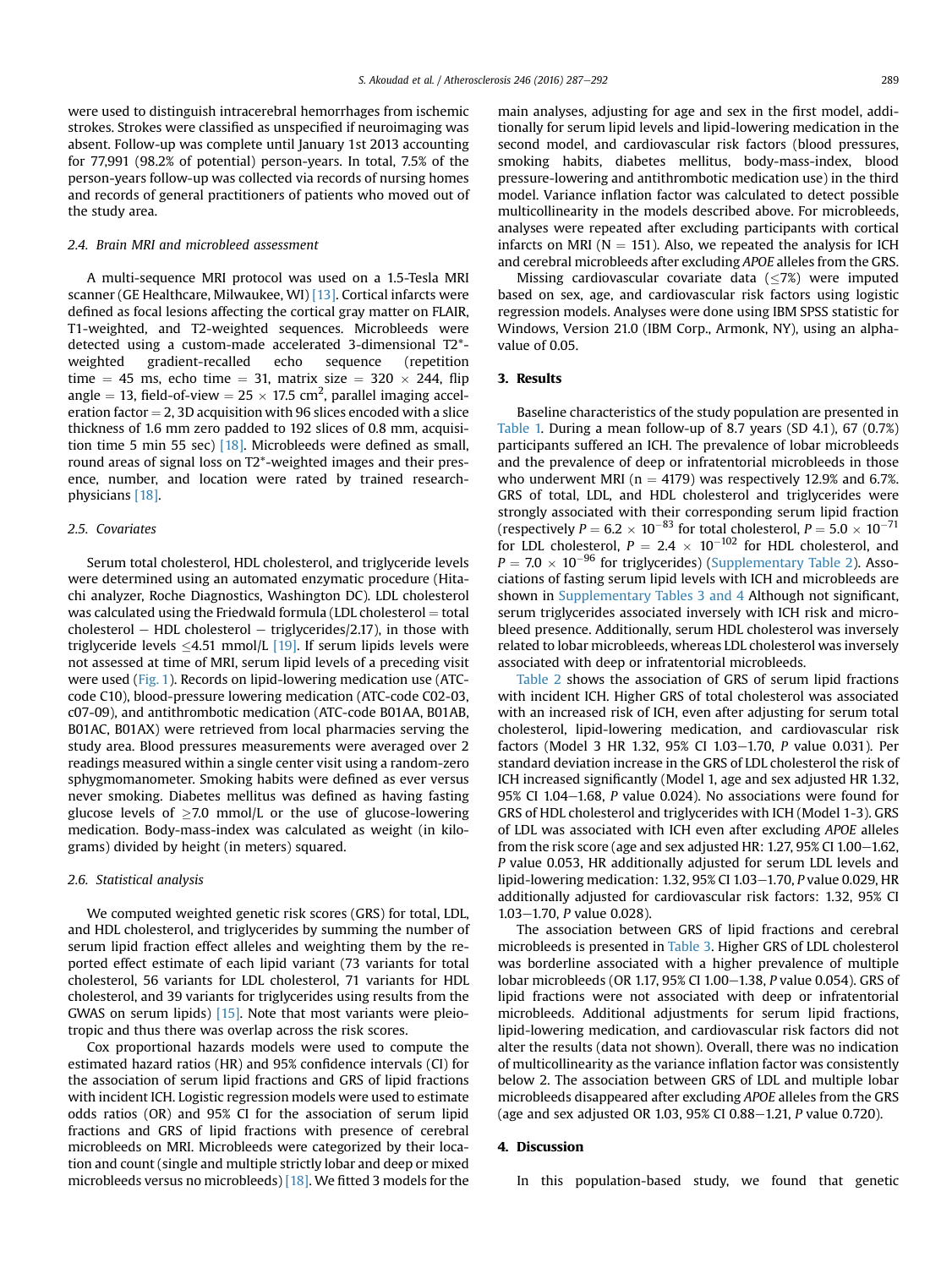#### <span id="page-3-0"></span>Table 1

Baseline characteristics of the study population.

|                                           | Complete cohort $N = 9011$ | Set with MRI $N = 4179$ | pa      |
|-------------------------------------------|----------------------------|-------------------------|---------|
| Age, years                                | 65.8 (10.2)                | 64.2 (11.0)             | < 0.001 |
| Women                                     | 5214 (57.9)                | 2286 (54.7)             | 0.001   |
| Serum total cholesterol, mmol/L           | 5.7(1.0)                   | 5.6(1.1)                | < 0.001 |
| Serum LDL cholesterol, mmol/L             | 3.7(0.9)                   | 3.5(0.9)                | < 0.001 |
| Serum HDL cholesterol, mmol/L             | 1.4(0.4)                   | 1.4(0.4)                | < 0.001 |
| Serum triglycerides, mmol/L*              | $1.4(1.0-1.8)$             | $1.3(1.0-1.8)$          | 0.836   |
| Use of lipid-lowering medication          | 1346 (14.9)                | 1020 (24.4)             | < 0.001 |
| Systolic blood pressure, mmHg             | 140.1 (20.8)               | 139.2 (21.3)            | 0.053   |
| Diastolic blood pressure, mmHg            | 78.5 (11.3)                | 82.3 (10.9)             | 0.008   |
| Use of blood pressure-lowering medication | 5956 (66.1)                | 1957 (46.8)             | < 0.001 |
| Use of antithrombotic medication          | 4350 (48.5)                | 1229 (29.4)             | < 0.001 |
| Smoking                                   | 6337 (70.3)                | 2944 (70.4)             | 0.886   |
| Diabetes mellitus                         | 906(10.1)                  | 352(8.4)                | 0.003   |
| Body mass index, $\text{kg/m}^2$          | 27.2(4.1)                  | 27.4(4.1)               | 0.928   |

Values represent mean (standard deviation) or \*median [interquartile range] for continuous variables, and number (percentage) for categorical variables.

 $a$  P value for the difference in baseline characteristics in the complete cohort and cohort with MRI.

#### Table 2

Genetic risk scores of lipid fractions and the risk of intracerebral hemorrhage.

| Intracerebral hemorrhages<br>Hazard ratios (95% confidence interval) |                       |                     |       |                     |       |                     |       |  |
|----------------------------------------------------------------------|-----------------------|---------------------|-------|---------------------|-------|---------------------|-------|--|
| Genetic risk scores                                                  | Events/number at risk | Model 1             |       | Model 2             |       | Model 3             |       |  |
| Total cholesterol                                                    | 67/9011               | 1.24 (0.98–1.58)    | 0.073 | $1.32(1.03 - 1.69)$ | 0.029 | $1.32(1.03 - 1.70)$ | 0.031 |  |
| LDL cholesterol                                                      | 67/9011               | 1.32 (1.04–1.68)    | 0.024 | $1.38(1.08 - 1.77)$ | 0.011 | $1.40(1.09-1.79)$   | 0.009 |  |
| HDL cholesterol                                                      | 67/9011               | $1.04(0.82 - 1.32)$ | 0.771 | $1.01(0.79 - 1.30)$ | 0.909 | $1.03(0.80 - 1.32)$ | 0.807 |  |
| Triglycerides                                                        | 67/9011               | $0.89(0.70 - 1.13)$ | 0.340 | $0.94(0.73 - 1.20)$ | 0.623 | $0.94(0.73 - 1.20)$ | 0.602 |  |

Values represent adjusted hazard ratios for intracerebral hemorrhages in relation to genetic risk scores of lipid fractions (increase per Z-scores).

Model 1: adjusted for age and sex.

Model 2: adjusted for age, sex, corresponding lipid fraction (serum total cholesterol for total cholesterol risk score, LDL for LDL risk score, serum HDL for HDL risk score, serum triglyceride for triglyceride risk score), and lipid-lowering medication.

Model 3: as model 2, additionally adjusted for blood pressures, ever smoking, diabetes mellitus, body-mass-index, blood-pressure lowering medication, and antithrombotic medication use.

Abbreviations:  $LDL = low-density lipoprotein$ ,  $HDL = high-density lipoprotein$ .

#### Table 3

Genetic risk scores of lipid fractions and microbleeds by location and count.

Microbleeds

| Odds ratios (95% confidence interval) |                                   |                                    |       |                            |                     |       |                            |                     |       |
|---------------------------------------|-----------------------------------|------------------------------------|-------|----------------------------|---------------------|-------|----------------------------|---------------------|-------|
|                                       | Events/total<br>population        | Yes vs No                          | P     | Events/total<br>population | Single vs No        | Ρ     | Events/total<br>population | Multiple vs No      | P     |
| <b>Genetic risk scores</b>            | <b>Strictly lobar microbleeds</b> |                                    |       |                            |                     |       |                            |                     |       |
| Total cholesterol                     | 539/3900                          | $1.01(0.92 - 1.11)$                | 0.832 | 379/3740                   | $0.96(0.86 - 1.07)$ | 0.463 | 160/3521                   | $1.14(0.97 - 1.34)$ | 0.109 |
| LDL cholesterol                       | 539/3900                          | $1.07(0.97 - 1.17)$                | 0.179 | 379/3740                   | $1.02(0.92 - 1.14)$ | 0.667 | 160/3521                   | $1.17(1.00-1.38)$   | 0.054 |
| HDL cholesterol                       | 539/3900                          | $1.01(0.92 - 1.11)$                | 0.771 | 379/3740                   | $1.00(0.98 - 1.11)$ | 0.927 | 160/3521                   | $1.06(0.90 - 1.25)$ | 0.465 |
| Triglycerides                         | 539/3900                          | $0.93(0.85 - 1.02)$                | 0.133 | 379/3740                   | $0.91(0.82 - 1.02)$ | 0.098 | 160/3521                   | $0.98(0.84 - 1.15)$ | 0.796 |
|                                       |                                   | Deep or infratentorial microbleeds |       |                            |                     |       |                            |                     |       |
| Total cholesterol                     | 279/3640                          | $1.01(0.89 - 1.15)$                | 0.869 | 107/3468                   | $0.92(0.75 - 1.12)$ | 0.387 | 172/3533                   | $1.08(0.92 - 1.27)$ | 0.371 |
| LDL cholesterol                       | 279/3640                          | $1.00(0.88 - 1.14)$                | 0.969 | 107/3468                   | $0.87(0.71 - 1.06)$ | 0.869 | 172/3533                   | $1.10(0.94 - 1.30)$ | 0.238 |
| HDL cholesterol                       | 279/3640                          | $1.04(0.92 - 1.18)$                | 0.549 | 107/3468                   | $1.15(0.95 - 1.39)$ | 0.153 | 172/3533                   | $0.97(0.83 - 1.14)$ | 0.694 |
| Triglycerides                         | 279/3640                          | $0.93(0.82 - 1.06)$                | 0.272 | 107/3468                   | $0.88(0.72 - 1.06)$ | 0.179 | 172/3533                   | $0.97(0.83 - 1.14)$ | 0.726 |

Values represent age and sex adjusted odd ratios for categories of single and multiple microbleeds in relation to genetic risk scores for lipid fractions (increase per Z-scores). Abbreviations:  $LDL = low$ -density lipoprotein,  $HDL = high$ -density lipoprotein.

susceptibility for high total and LDL cholesterol associated with an increased risk of ICH. In addition, higher GRS of LDL cholesterol associated with a higher prevalence of multiple lobar microbleeds. Associations remained unchanged after adjusting for serum lipid concentrations, lipid-lowering medication, and cardiovascular risk.

Strengths of this study include the prospective populationbased design aiding generalizability, the large number of participants, which enhances statistical power, and the virtually complete follow-up for ICH. Our findings have to be interpreted in light of some limitations. First, strokes were classified as unspecified in the absence of neuroimaging, thus some ICH cases may have been misclassified. In addition, the number of ICH cases in our study was small. Second, our study population comprised mostly persons of European ancestry. Third, the RS-I and RS-II subcohorts used in this study were part of the GWAS that identified the serum lipid genes, and accounted for 7.3% of the entire discovery cohort. Fourth, for 850 participants we adjusted for serum lipid levels that were measured in visits preceding brain MRI ([Fig. 1](#page-1-0)). Yet, it should be noted that as we cannot date microbleed occurrence on baseline MRI scans, measuring lipid concentrations at the same time as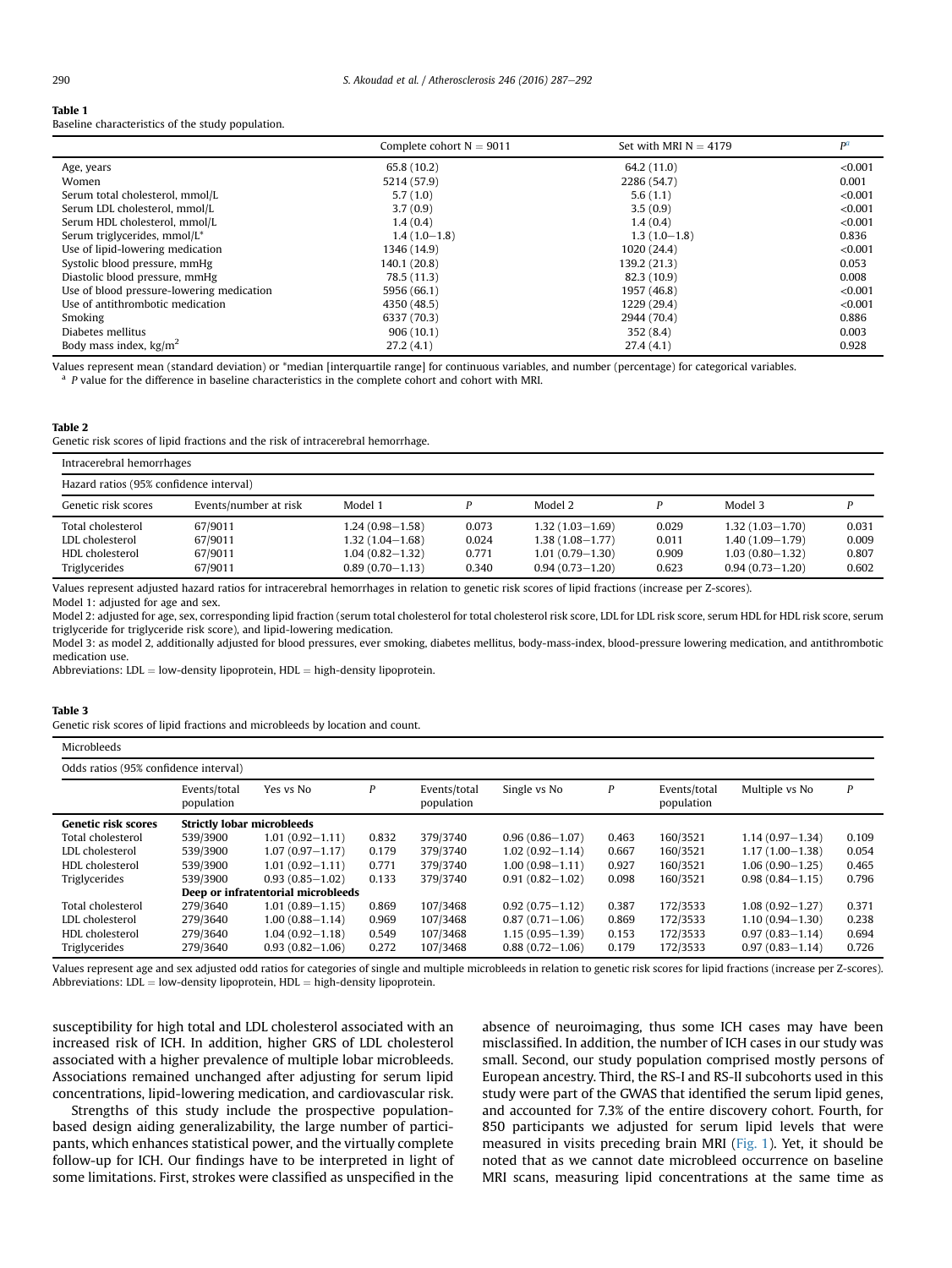<span id="page-4-0"></span>microbleed assessment does not necessarily lead to better adjustments of potential confounding.

In our study, a higher genetic load for high serum LDL was associated with an increased risk of ICH. Although our findings are in line with another observational study that investigated serum lipid levels and incident ICH [\[20\],](#page-5-0) we were unable to corroborate findings from the majority of studies reporting inverse associations of total cholesterol  $[1-3,5,21,22]$ , LDL cholesterol  $[2,3,5,21,22]$ , and HDL cholesterol [3,5,22] with ICH. This includes findings from a meta-analysis of 23 prospective cohort and nested prospective case-control studies accounting for 7960 ICH cases (5.6% of the total meta-analysis study population) [3], which reported that lower serum total and LDL cholesterol related to an increased risk of ICH. No associations were found for HDL cholesterol or triglycerides. The mechanism by which low serum lipids would influence the pathogenesis of ICH is unclear but it has been suggested that low lipid levels negatively affect the preservation of vessel wall integrity  $[23-25]$  $[23-25]$ . Low total cholesterol levels may cause smooth muscle cells to degenerate, which weakens the endothelial layer of intracerebral vessel walls. This causes vascular hyperpermeability and precipitates the extravasation of erythrocytes  $[23-25]$  $[23-25]$  $[23-25]$ . On the other hand, low total cholesterol may also be a secondary phenomenon in ICH patients with hypertension and excessive alcohol usage [\[4\]](#page-5-0).

Our study provides no evidence for a genetic basis for the inverse association of lipid fractions and incident ICH. The disparity between our findings and that of previous studies may partly be explained by the fact that serum lipid fractions were typically measured only once, whereas lipid genes provide a more reliable lifetime exposure risk to elevated serum lipids levels. Also, individuals at highest risk of ICH may have had more aggressive risk factor management (i.e., lipid-lowering medication use, low-fat diet, increased physical activity). Insufficient adjustment for these factors in data analysis may have led to confounding in studies investigating serum lipid levels and ICH. Additionally, residual confounding due to unmeasured factors may also have influenced their findings to some extent. Our results provide more robust associations as genes are not susceptible to changes in lifestyle or environment. Finally, most studies investigating serum lipid levels did not control for competing risk of ischemic stroke, coronary heart disease or mortality. Thus, in these studies, less people with elevated serum lipid levels may have been at risk for ICH due to prior occurrence of other cardiovascular events or death.

The associations between GRS of lipid fraction and multiple strictly lobar microbleeds followed the same trend as that of intracerebral hemorrhages, suggesting that these types of intracranial bleedings may share common pathophysiological pathways.

If we presume multiple lobar microbleeds to be precursors of ICH [\[26,27\]](#page-5-0), our findings suggest that high genetic load for high serum LDL cholesterol facilitates the progression of cerebral vasculopathy. This progression may particularly be mediated by the presence of APOE risk alleles, as we only found an association between GRS of LDL and multiple lobar microbleeds once we included APOE alleles in the GRS. After excluding APOE alleles, we found no reason to assume that genetic susceptibility for high serum lipids differs across cerebral vasculopathies, as results were similar for microbleeds in regions typically affected by cerebral amyloid angiopathy (lobar regions) and for microbleeds in regions characteristically affected by hypertensive arteriopathy (deep or infratentorial regions).

In conclusion, in a large population-based cohort we found that higher genetic load for high serum total and LDL cholesterol increases the risk of ICH and was borderline significantly associated with a higher prevalence of multiple lobar cerebral microbleeds. We found no genetic support for the paradoxical inverse association of serum lipid fractions with ICH and microbleeds as reported previously by our and other observational studies. Our current findings suggest that high LDL cholesterol is amongst the modifiable risk factors for ICH. However, since these findings are in contrast with the majority of the previous published studies, these observations could be considered hypothetical and need confirmation in studies with larger sample size and repeated LDL cholesterol measurements.

# Funding sources

The Rotterdam Study is funded by Erasmus Medical Center and Erasmus University, Rotterdam, Netherlands Organization for the Health Research and Development (ZonMw), the Research Institute for Diseases in the Elderly (RIDE), the Ministry of Education, Culture and Science, the Ministry for Health, Welfare and Sports, the European Commission (DG XII), and the Municipality of Rotterdam.

Dr. Meike W. Vernooij received a research fellowship from the Erasmus University Medical Center, Rotterdam, the Netherlands and a ZonMW clinical fellowship (90700435).

# Disclosures

Saloua Akoudad, dr. Arfan Ikram, Marileen Portegies, Hieab Adams, Daniel Bos, dr. Albert Hofman, dr. Peter Koudstaal, dr. Andre Uitterlinden, dr. Aad van der Lugt, dr. Cornelia van Duijn, dr. Meike Vernooij report no disclosures in relationship to this manuscript. Dr. Aad van der Lugt received a research grant from GE Health Care and he serves on the speakers' bureau of GE Health Care.

#### Acknowledgments

The generation and management of GWAS genotype data for the Rotterdam Study (RS I, RS II, RS III) was executed by the Human Genotyping Facility of the Genetic Laboratory of the Department of Internal Medicine, Erasmus MC, Rotterdam, the Netherlands. The GWAS datasets are supported by the Netherlands Organisation of Scientific Research NWO Investments (nr. 175.010.2005.011, 911- 03-012), the Genetic Laboratory of the Department of Internal Medicine, Erasmus MC, the Research Institute for Diseases in the Elderly (014-93-015; RIDE2), the Netherlands Genomics Initiative (NGI)/Netherlands Organisation for Scientific Research (NWO) Netherlands Consortium for Healthy Aging (NCHA), project nr. 050- 060-810.

We thank Pascal Arp, Mila Jhamai, Marijn Verkerk, Lizbeth Herrera and Marjolein Peters, MSc, and Carolina Medina-Gomez, MSc, for their help in creating the GWAS database, and Karol Estrada, PhD, Yurii Aulchenko, PhD, and Carolina Medina-Gomez, MSc, for the creation and analysis of imputed data.

The authors are grateful to the study participants, the staff from the Rotterdam Study and the participating general practitioners and pharmacists.

# Appendix A. Supplementary data

Supplementary data related to this article can be found at [http://](http://dx.doi.org/10.1016/j.atherosclerosis.2016.01.024) [dx.doi.org/10.1016/j.atherosclerosis.2016.01.024](http://dx.doi.org/10.1016/j.atherosclerosis.2016.01.024).

#### References

- [1] [K. Yano, D.M. Reed, C.J. MacLean, Serum cholesterol and hemorrhagic stroke in](http://refhub.elsevier.com/S0021-9150(16)30024-7/sref1) [the Honolulu Heart Program, Stroke 20 \(1989\) 1460](http://refhub.elsevier.com/S0021-9150(16)30024-7/sref1)-[1465](http://refhub.elsevier.com/S0021-9150(16)30024-7/sref1).
- [2] [A.Z. Segal, R.I. Chiu, P.M. Eggleston-Sexton, et al., Low cholesterol as a risk](http://refhub.elsevier.com/S0021-9150(16)30024-7/sref2) [factor for primary intracerebral hemorrhage: a case-control study, Neuro](http://refhub.elsevier.com/S0021-9150(16)30024-7/sref2)[epidemiology 18 \(1999\) 185](http://refhub.elsevier.com/S0021-9150(16)30024-7/sref2)-[193.](http://refhub.elsevier.com/S0021-9150(16)30024-7/sref2)
- [3] [X. Wang, Y. Dong, X. Qi, et al., Cholesterol levels and risk of hemorrhagic](http://refhub.elsevier.com/S0021-9150(16)30024-7/sref3)